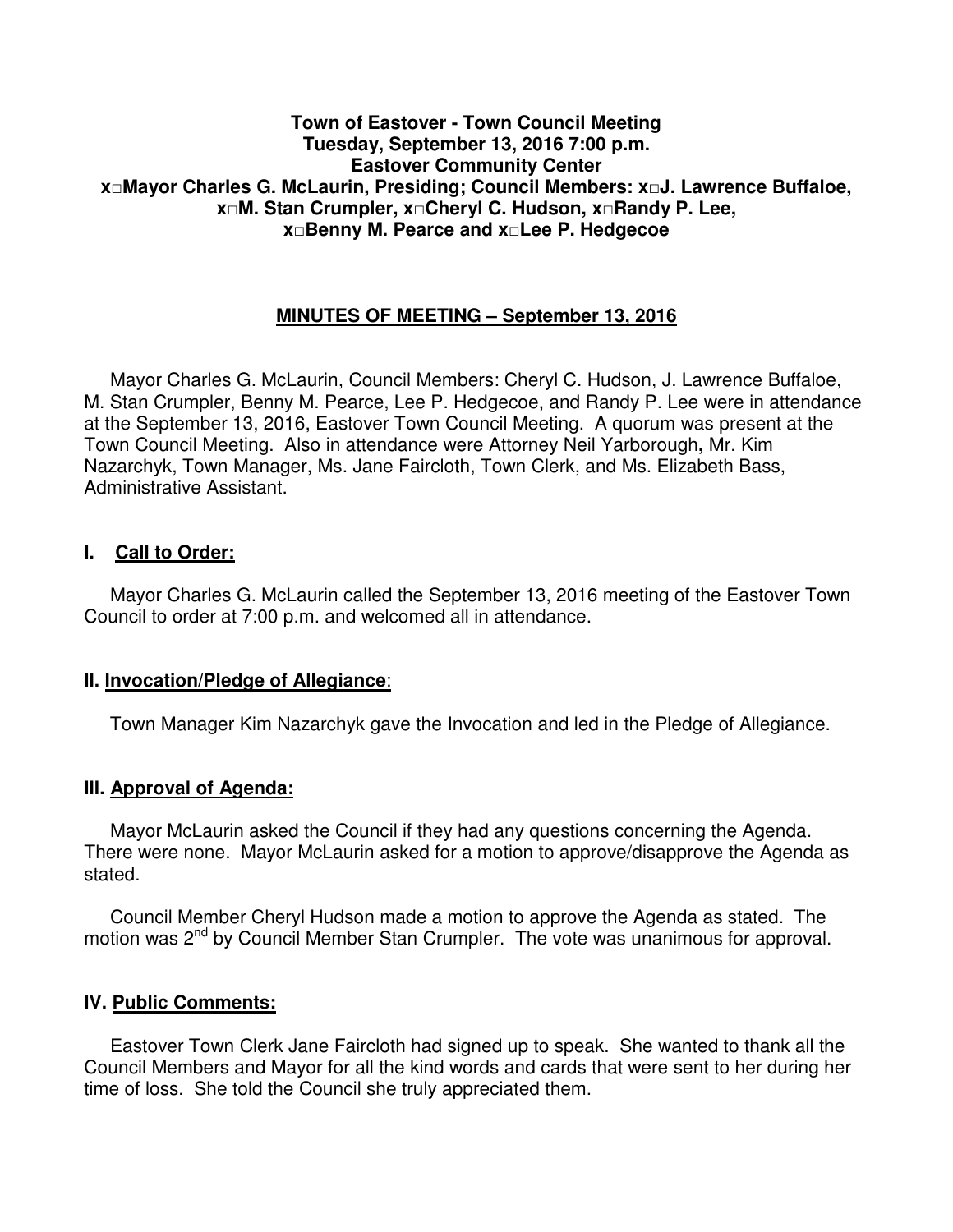Mr. Herman Britt from Tom Geddie Road also signed up to speak. Mr. Britt wanted to know who was responsible for paving the roads in Eastover. He stated Tom Geddie Road had not been re-paved in several years. Mr. Britt asked to whom he could speak with to get Tom Geddie Road paved. The Council told Mr. Britt to contact Department of Transportation (DOT) and they would be able to assist him.

 Mr. Nazarchyk asked Mayor McLaurin if he would write a letter to DOT about what streets are going to be paved in Eastover and request paving on others. Council Member Lee Hedgecoe made a motion to have a letter written by Mayor McLaurin to DOT requesting certain streets be paved. The Motion was 2<sup>nd</sup> by Council Member Cheryl Hudson. The vote was unanimous for approval.

# **V. Consent Agenda:**

# **1. Consider approval of the Minutes for the August 9, 2016 Town Council Meeting.**

# **2. Consider approval of the July, 2016 Financial Reports.**

 Mayor McLaurin asked the Council if they had any questions concerning the Consent Agenda. There were none. Mayor McLaurin asked for a motion to approve/disapprove the Consent Agenda as stated.

 Council Member Lawrence Buffaloe made a motion to approve the Consent Agenda as stated. The motion was 2<sup>nd</sup> by Council Member Cheryl Hudson. The vote was unanimous for approval.

# **VI. Discussion Agenda:**

# **Agenda Item #1:**

# **Discussion on Tree Removal presented by Mr. Kim Nazarchyk**

Mr. Kim Nazarchyk stated the tree on the boundary line between Mt. Zion A.M.E. Zion Church and Tally Woodland Park is leaning and could be dangerous. It is a huge walnut tree and needs to be cut down. Mr. Nazarchyk asked several companies for bids. Considering all of the bids received, the Council decided to use Eldridge Tree Service for a total of \$600.00. This company is bonded and insured. Two of the Council Members stated that they have used this company before and did excellent work.

 Mayor McLaurin asked the Council for a motion to approve/disapprove the Tree Removal by Eldridge Tree Service. Council Member Stan Crumpler made a motion to approve the removal of the tree by Eldridge Tree Service. The motion was 2<sup>nd</sup> by Council Member Randy Lee. The vote was unanimous for approval.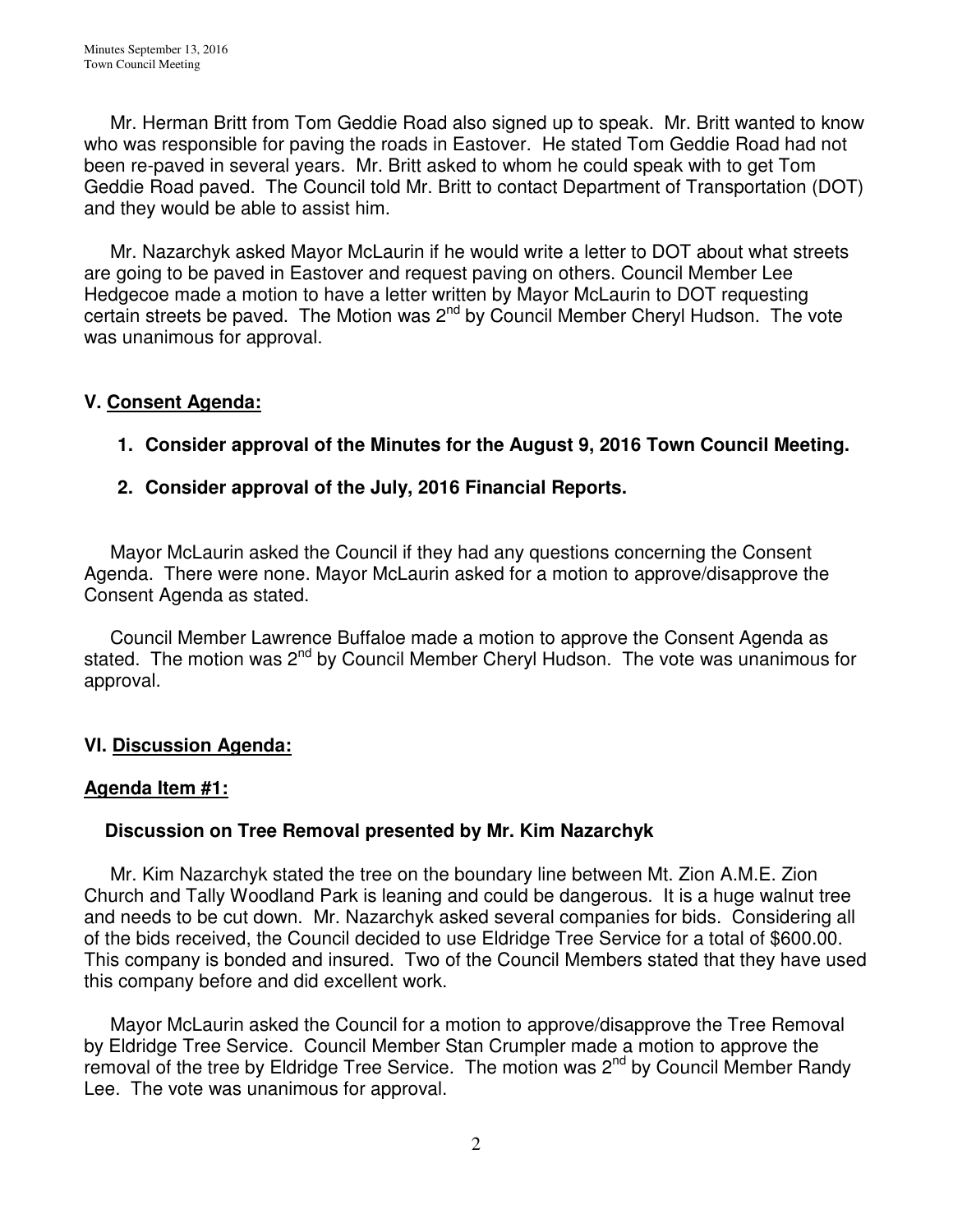### **VII. Receive Mayor's Update:**

 Mayor McLaurin stated himself, Council Member Cheryl Hudson, and Town Manager Kim Nazarchyk thought gateway signs should be placed on Middle Road, Beard Road, Rock Hill Road and James Dail Road. Mayor McLaurin suggested buying 4 signs and two plates of the design.

 Council Member Cheryl Hudson made a motion to approve the purchase of 4 Gateway Signs and the 2 plates for damage repair. The motion was  $2^{nd}$  by Council Member Stan Crumpler. The vote was unanimous for approval.

 Mayor McLaurin stated the Community Watch had approximately 18 people attend. He said they asked the members for program ideas. Mayor McLaurin stated at the October 10<sup>th</sup> meeting Attorney Chuck Brittan would be speaking on wills, POA's, and Healthcare POA's.

### **VIII. Receive Town Council Update:**

 Council Member Cheryl Hudson reminded the Council about the "Heritage and Heroes Day" on October 29, 2016. She stated all World War II Veterans would be recognized. Council Member Randy Lee stated there would be a "Ribbon Tree" for all Veterans and a person could purchase a ribbon and place it on the tree. The funds from this would go toward purchasing a memorial that will be unveiled at the Eastover Community Building on November 11, 2016.

### **IX. Receive Town Managers Update:**

 Mr. Nazarchyk reminded the Council Members of the required Ethics Training Course that must be completed by October 15, 2016.

 Mr. Nazarchyk asked the Council for permission to switch services from CenturyLink to Time Warner Cable, upon receipt of written pricing information from Time Warner. He had received an email quote for phone lines and computer, but it did not include the TV line. He stated the Town would have to sign a 3 year contract with Time Warner Cable but it would save approximately \$137.00 per month.

 Mayor McLaurin asked for a motion to approve/disapprove the switch from CenturyLink to Time Warner Cable. Council Member Lawrence Buffaloe made a motion to approve the switch from CenturyLink to Time Warner Cable. Council Member Lee Hedgecoe  $2^{nd}$  the motion. The vote was unanimous for approval.

### **X. Closed Session**

 Mayor McLaurin asked for a motion to go into **Closed Session** in accordance with GS 143- 318.11 (a) (5) Attorney Client Privilege. A motion to go into closed session was made by Council Member Stan Crumpler. The motion was 2<sup>nd</sup> by Council Member Cheryl Hudson. The vote was unanimous for approval.